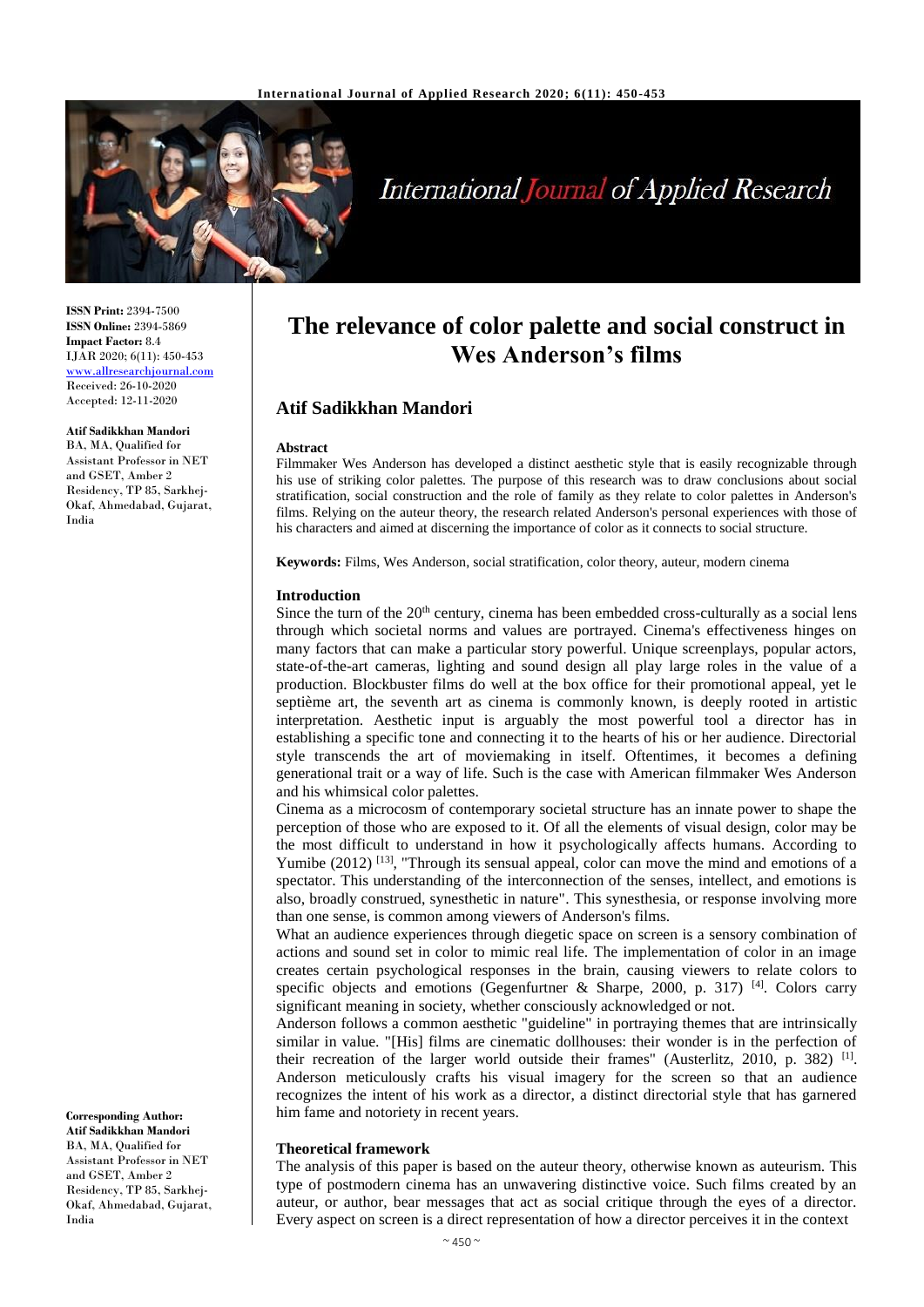of his or her life. Through personal biases, le cinéma d'auteur underlines the point of view of a director as a means of expression. The director authors the film itself in manipulating the presentation of his or her content so that an audience may interpret it in a specific way.

Alexandre Astruc, a French director from the 1950s, was one of the first to practice this directorial style. He coined it as le caméra-stylo, a French term alluding to the use of a camera as a pen. As an author would use a pen to write his or her emotions, a director cathartically use films as a means of self-reflection (Orgeron, 2007, p. 44) [8]. In turn this creates a style unique and recognizable of the director, just as is the case with Anderson and his films. Admittedly, Anderson is a fan of Jean-Luc Godard and François Truffaut (Seitz, 2013, p. 244)  $[12]$ , who are pioneers of this method in addition to Astruc. Citing this theory, the analysis reveals that Anderson writes and directs films that directly pertain to his experiences, thus utilizing color as an expression of society through his personal lens.

#### **Analysis**

## **Color production and design**

Unquestionably the most laborious efforts in Anderson's films lie with the production and scenic designer. From the lavish hotel in The Grand Budapest Hotel (2014) to the unassumingly intricate submarine in The Life Aquatic with Steve Zissou (2004), his production design is unmitigated extravagance. Anderson, working closely with designer Adam Stockhausen, comes into a production with a specific color palette in mind and they work off of what colors work well in contrasting the presence of these colors. An interview with Stockhausen revealed the following about the process behind The Grand Budapest Hotel:

The funny thing is, we started with all this pink, and I think this would be true of any color—if you use too much of it, you stop seeing it because it's everywhere and you start taking it for granted. So, we found that we had to add in yellows and different colors to kind of cut it back so you could see it more. (Grobar, 2015)<sup>[5]</sup>.

Studies show that audiences have poor color memory (Block, 2008, p. 159)<sup>[2]</sup> when reflecting on short term memory associated with digital media. By intensifying certain colors, Anderson creates an immediate association with his films. When hearing the title of a particular Anderson film, oftentimes it evokes certain colors: Pink, purple and red associated with The Grand Budapest Hotel, for example. This play on contrast and affinity, or similarity of tone, makes his films easily recognizable. As aforementioned, visual cues such as brightness, shape, stereo-disparity and color facilitate the distinction of the observer (Gegenfurtner & Sharpe, 2000, p. 337)<sup>[4]</sup>.

As we have seen, color plays into sensual appeals that affect emotional distance with the intrigue of a story. Yumibe  $(2012)$  <sup>[13]</sup> characterizes this as an educational influence while citing Wallace Riminigton's ColourMusic: "Color, like music, is both precious for its own sake and as an educative influence. It can also stimulate the imagination and develop other mental faculties; can give pleasure and refreshment to the mind, and increase the responsiveness of the sense to which it appeals" (Yumibe, 2012, p. 34)  $^{[13]}$ .

Anderson plays with color in his set and production design in order to create a fantastical world unlike that known to

the viewer. In an interview with BBC, Anderson says of his film The Royal Tenenbaums: "I am from Texas, but there were so many New York movies and novels which were among my favorites and I didn't have an accurate idea of what New York was like. I wanted to create an exaggerated version of that imaginary New York" (Mayshark, 2007, p. 126) [7] .

This also appears in the pastel-hued sea creatures in The Life Aquatic with Steve Zissou (2004). Anderson gives audiences a glimpse of a seemingly perfect world of "dollhouse perfectionism" (Austerlitz, 2010, p.454) [1] that juxtaposes the somber tone of his content. This brings about a certain perceived irony in his filmmaking when associating characters and the context in which they perpetuate their "type." Owen Wilson, a close friend and reoccurring player in the game of Wes Anderson cinema, said in a commentary, "It's a world that Wes Anderson creates . . . slightly artificial, but I think within that world the emotions and feelings are very real" (Mayshark, 2007, p. 117) [7] .

#### **Color as a social commentary**

Anderson is a talented individual in that he can manipulate sound and image to transport an audience to other continuums. He is an "unrepentant hipster" who uses exuberant color tied to somber themes, creating "whiplash juxtaposition" for the audience (Austerlitz, 2010, p. 382)<sup>[1]</sup>. This visual modality is magnified by the contrast of what you see on screen with the action that is happening. Just as Truffaut does, Anderson tends to suffuse dark material with humoristic interactions. This is apparent especially in the childish bickering between Royal Tenenbaum (Gene Hackman) and his ex-wife's suitor (Danny Glover) Henry Sherman after Richie (Luke Wilson) tries to kill himself.

The characters in Anderson's films often appear in multiple of his works. Bill Murray, Angelica Huston, Owen and Luke Wilson, Adrien Brody, Jason Schwartzman and Tilda Swinton all appear in at least 2 of his 10 films. Anderson grew up in Texas and went to high school with the Wilson brothers, calling upon them to act in and write numerous films and short films (Seitz, 2013, p. 31)  $[12]$ . His mother was an archaeologist, just like the character of Etheline Tenenbaum (Angelica Huston), and his father was not very present after divorcing his mother, just like the character Royal Tenenbaum (Gene Hackman) in The Royal Tenenbaums (2001).

Much of Anderson's films, in keeping with the auteur theory, is a self-reflection of his childhood (Mayshark, 2007, p. 115)  $^{[7]}$ . His stylistic choices and thematic elements of his original screenplays are portrayed through his lens as if he were a character. Mayshark (2007) [7] states that the filmmaker has an avid fascination with recurring themes and interconnectivity in his films. Social structure is one such large focus, as well as familial structures and intergenerational bonds and rivalries. Much of his work focuses on parents' relationships with their children.

Mayshark (2007)<sup>[7]</sup> also remarks that Anderson tends to portray a specific social niche of eccentric affluence. These characters are precocious and immature, "but not, on the whole, badly intentioned". Problematic fathers also tend to be a central theme to Anderson's work as a whole, while mothers are less of a presence (in fact, many have died as a precursor to his films). This is evident in the case of Steve Zissou (Bill Murray) in The Life Aquatic with Steve Zissou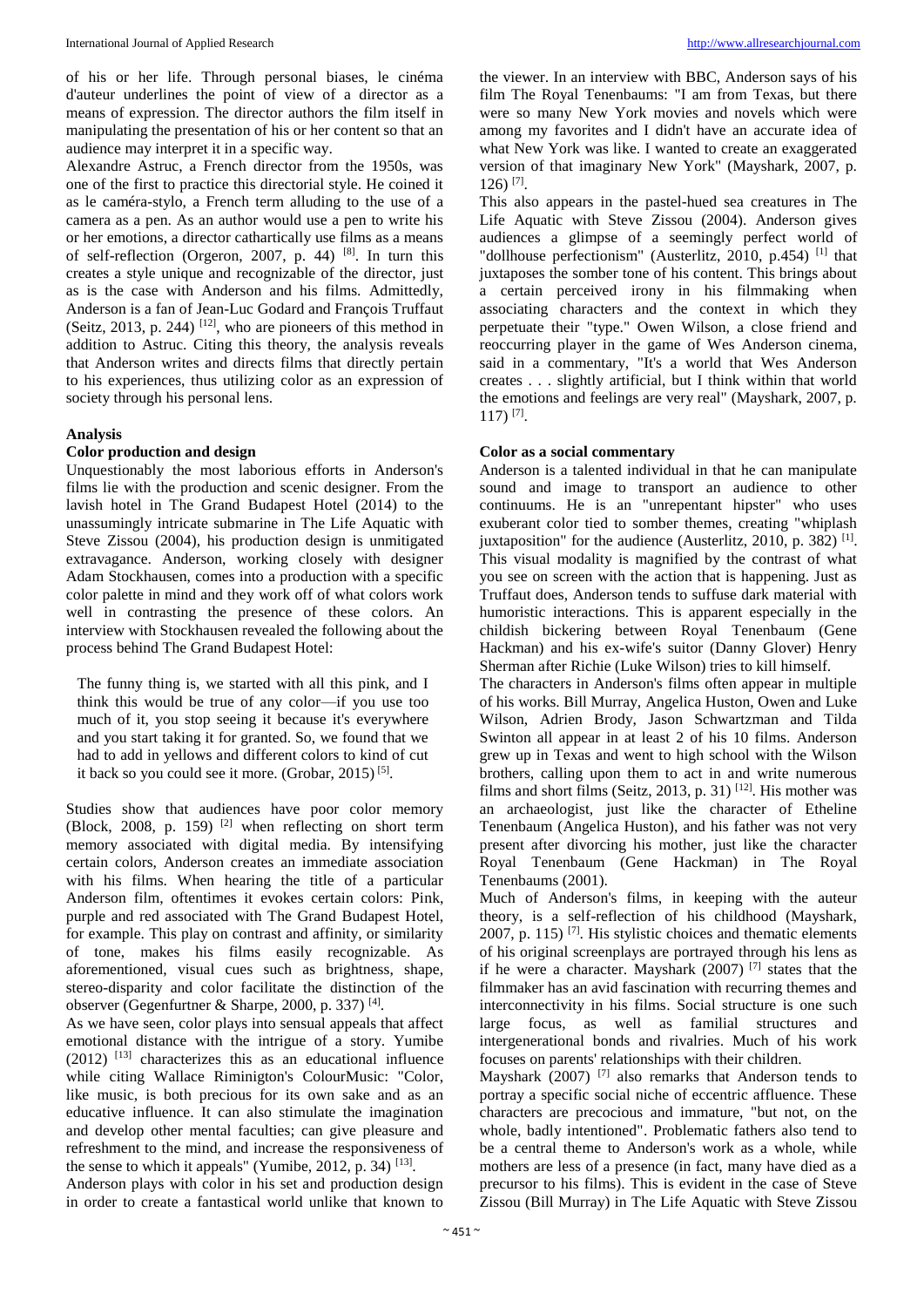(2004), Royal Tenenbaum, and Herman Blume (Bill Murray) in Rushmore (1998). On the topic of fatherhood, Zissou says to his illegitimate son, Ned: "I hate fathers and I never wanted to be one."

It is interesting that all of these male characters wear red, as if to evoke a certain boyish dominance. Zissou has his documentary crew wear red headwear as he does, for in this case red represents the overcompensation of his insecurities about filmmaking. In The Darjeeling Limited, the three sons on the quest to find their mother find themselves at their father's funeral, with whom they were not close. His red vintage automobile is the only item that connected him and his sons. Chas Tenenbaum, Royal's son played by Ben Stiller, wears a red Adidas tracksuit from his adolescence until adulthood. As we come to know his two younger sons, Ari and Uzi, they wear the exact same suit. Max, Herman Blume's son in Rushmore, wears a red hat to his prestigious private school as he yearns for the affection of his father.

Red seems to be a color of longing, having deep-rooted issues attached in the realm of fatherhood. In the case for these three fathers, they are a main source of conflict in their families. "Even more than most directors, Anderson uses costumes as an extension of his characters'' (Mayshark, 2007, p. 125)  $^{[7]}$ . Colors and costuming foil the neurotic personalities associated in his films.

The sense of self-importance garnered by these three fathers has caused them to be ostracized in some way by their families. Mayshark (2007) [7] states that their emotional maturity lags behind their perceived triumphs in society: Royal and Herman are wealthy businessmen; Zissou is a semi-accomplished marine documentarian. For them, red is a color of power and security, though it also evokes a sense of boyish enthusiasm. Red in The Darjeeling Limited appears most vibrantly in the father's car – the item about which he cared most. After his death, his sons both covet and resent the car because of the void it represents in their lives and how they could never live up to the esteem of the vehicle itself.

This reversion back to childlike dependency is common in the themes of Anderson's work. Critics fault him for neglecting character development in light of fantastical set design, though his characters offer viewers a sense of restraint juxtaposed with their lavish settings. Monsieur Gustave (Ralph Fiennes) in The Grand Budapest Hotel (2014) is a character of refined elegance, running the nicest hotel in the fictional republic of Zubrowka. Though, his films do tend to center on childhood, both "literal and prolonged" (Orgeron, 2007, p.42)  $[8]$  and the need to create communities in the face of familial abandonment. It is worldly communities, i.e. Jamaica and Africa, in which Margo Tenenbaum and her mother separately go searching for themselves after they separated from the family. Monsieur Gustave, a man who trained for years without a family to become the concierge of the hotel, finds solace in Zero Moustafa, the immigrant lobby boy also without a family who later becomes his most trusted friend.

Anderson constantly positions himself around the concept of youth. In The Grand Budapest Hotel, M. Gustave sleeps with older women as a boyish conquest for wealth. Moonrise Kingdom is a film that centers on the concept of lost youth and the rediscovery of it in young love. The "moonrise kingdom" is the refuge for which Sam and Suzy, both adolescents, are looking. Yellow is often a color of optimism in the films of Anderson, which is apparent in the

uniforms of the scouts in this film. Yellow is also symbolized in many of his films as a color of peace. For example, the sky in The Fantastic Mr. Fox is yellow when the foxes are happiest. The submarine of Steve Zissou is yellow, one of the only things that brings him happiness until he finds the yellow sea creature he had been searching for.

Color can establish a mood that is in keeping with the action or environment a director wishes to portray on the screen. It brings about this fairy tale-like existence in Anderson's films because his levity often contrasts grim situations. The hospital room is bright and bustling with family members after Richie Tenenbaum tries to commit suicide. Here Anderson plays with the stress that society places on menial factors–in darkness he presents us with light as a sort of childish optimism.

In The Darjeeling Limited when the young Indian boy dies, his funeral rites are set against glimmering golden light, stark white vestments and a vibrant town in the background. Socially, the three white protagonists stick out as irreverent Americans. Oftentimes he uses whiteness as a framework for social stability (Dean-Ruzicka, 2012, p. 26) [3]. We also see this in the familial structure of the Tenenbaum family. Anderson uses deep, rich colors to highlight the color of the characters' white skin, as we see in the scene with Royal at the dinner table. "As in The Royal Tenenbaums, colors in the film serve to highlight and reinforce the whiteness of the main character" (Dean-Ruzicka, 2012, p. 36)<sup>[3]</sup>. For nonwhite characters, Anderson tends to use neutrals to accentuate their skin.

Likewise, characters of color often portray second-class citizens of society. Kumar Pallana, a recurring actor in Anderson films, typically portrays an elderly ethnic man who does not seem to comprehend everything going on. He acts often as a foil for the disillusioned older white gentleman in his films. This is one such case in The Royal Tenenbaums, as Pallana's character, Pagoda, provides a sense of stability and unwavering gumption for the isolated Royal.

## **Conclusion**

In this post-modern era of cinema, its societal functions and stressors are heavily scrutinized. Anderson offers unto viewers a "childlike absorption in the all-too-adult bittersweetness of the world" (Austerlitz, 2010, p. 382)<sup>[1]</sup>, neglecting reality and projecting fantasy. This notion directly correlates to the reasons why his darker screenplays are treated with brilliant color palettes and humoristic undertones. These colors are intentional and represent facets of society, such as patria potestas (power of the father), but also signify a boyish reverence for the unstoppable imagination of youth. The color he uses brings about a feeling of irony and optimism.

It is said that Anderson tends to draw upon inspiration from his favorite artists–J.D. Salinger, Truman Capote, and Orson Welles–and incorporate facets of their work into his. Welles' The Magnificent Ambersons was adapted to be The Royal Tenenbaums, though the outcome of his work is positive in nature unlike that of his counterparts (Mayshark, 2007, p. 128) [7]. Anderson reverts back to a state of childlike optimism in his films, crafting these ultra-realities that suit the needs of his characters and the outcome he would like to have seen as a child from his favorite works.